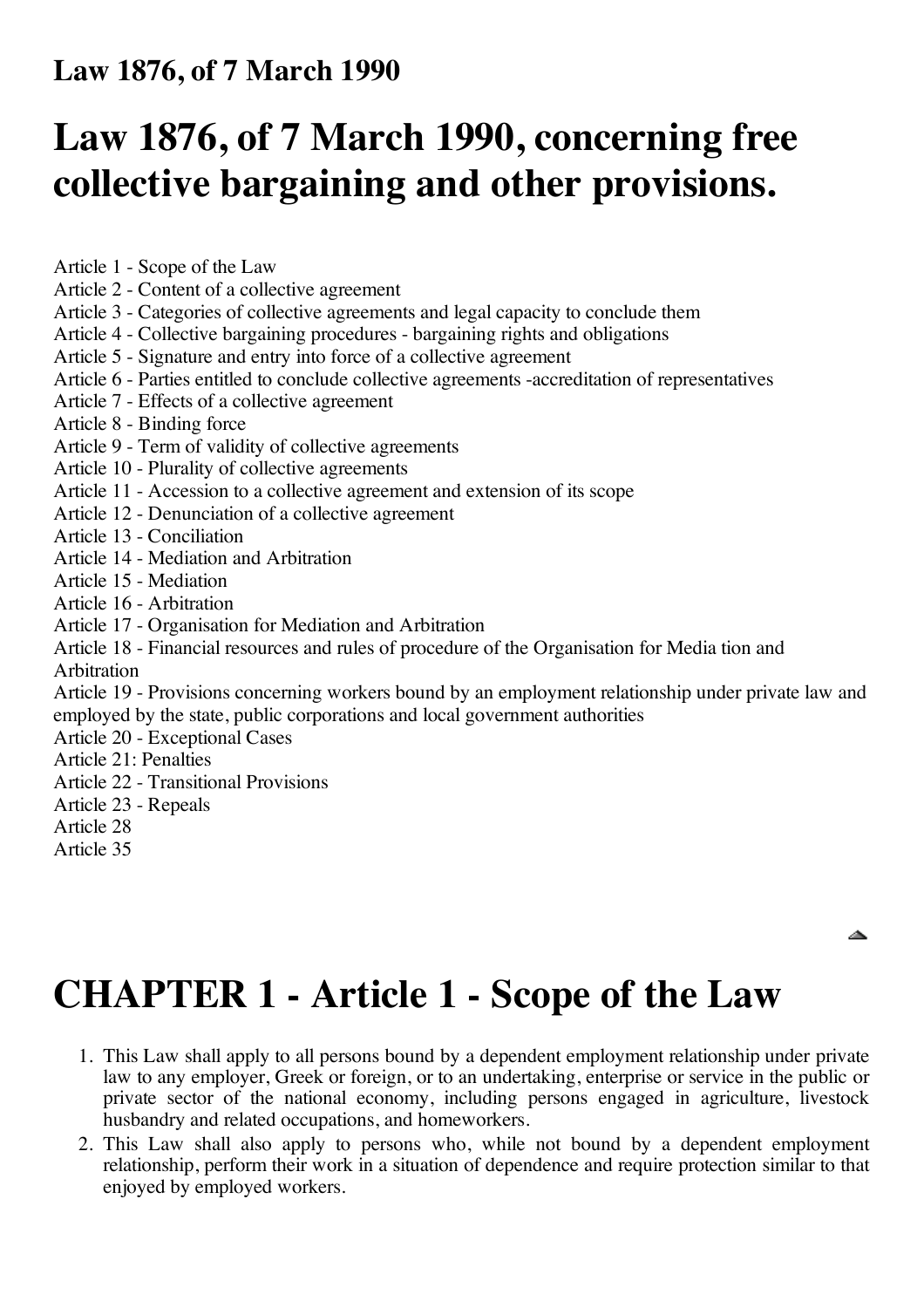# **Article 2 - Content of a collective agreement**

A collective agreement may cover:

- 1. matters concerning the establishment, terms of application and duration of such individual employment contracts as come within its field of application;
- 2. matters concerning the exercise of trade union rights in the undertaking, the provision of facilities to union officials, procedures for the deduction at source of trade union dues and the transfer of the latter to the appropriate organisations;
- 3. matters arising in respect of social security, excluding those relating to pensions, in so far as the provisions of the agreement on such matters do not contravene constitutional provisions or the policy laid down by the state social insurance institutions; The pension matters which cannot be the subject of collective labour agreements are meant to include the modification, either directly or indirectly, of the employer¢s/employee contribution ratio, the transfer of the burden, either in whole or in part of regular contributions or contributions for recognition of previous insurance periods, as well as the establishment of special funds or accounts, financed by the employer, granting periodic pensions benefits or lump-sum benefits.1
- 4. matters relating to the implementation of enterprise management policy, in so far as such policy directly affects industrial relations;
- 5. matters concerning the interpretation of the clauses contained in the collective agreement;
- 6. matters concerning the provisions of Article 12 of Law 1767/1988,2 without prejudice, however, to the powers vested in the workers' councils;
- 7. matters relating to the rights and obligations of the contracting parties;
- 8. matters relating to the procedure for, and terms of, collective bargaining, mediation and arbitration;
- 9. matters designed to promote social peace in the areas within its scope;
- 10. matters relating to the modification or supplementation of the provisions of Article 38(1)-(6) on part-time employment, as well as Article 40(1), (2), (3) and (7) on the additional shifts referred to on the law on «modernisation and development» which are governed by collective labour agreements at the enterprise level.

#### **Article 3 - Categories of collective agreements and legal capacity to conclude them**

- 1. Collective agreements shall be classified as follows:
	- a. national general labour agreements applicable to all workers;
	- b. sectoral agreements, applicable to workers of similar or related undertakings and businesses in a specific branch of economic activity in a given town or area, or throughout the country;
	- c. enterprise agreements, applicable to the workers of a single undertaking or business;
	- d. national occupational agreements, applicable to workers engaged in the same occupation or in related occupations or trades throughout the country;
	- e. local occupational agreements, applicable to workers in the same occupation or related occupations or trades in a given town or area.

 $\triangle$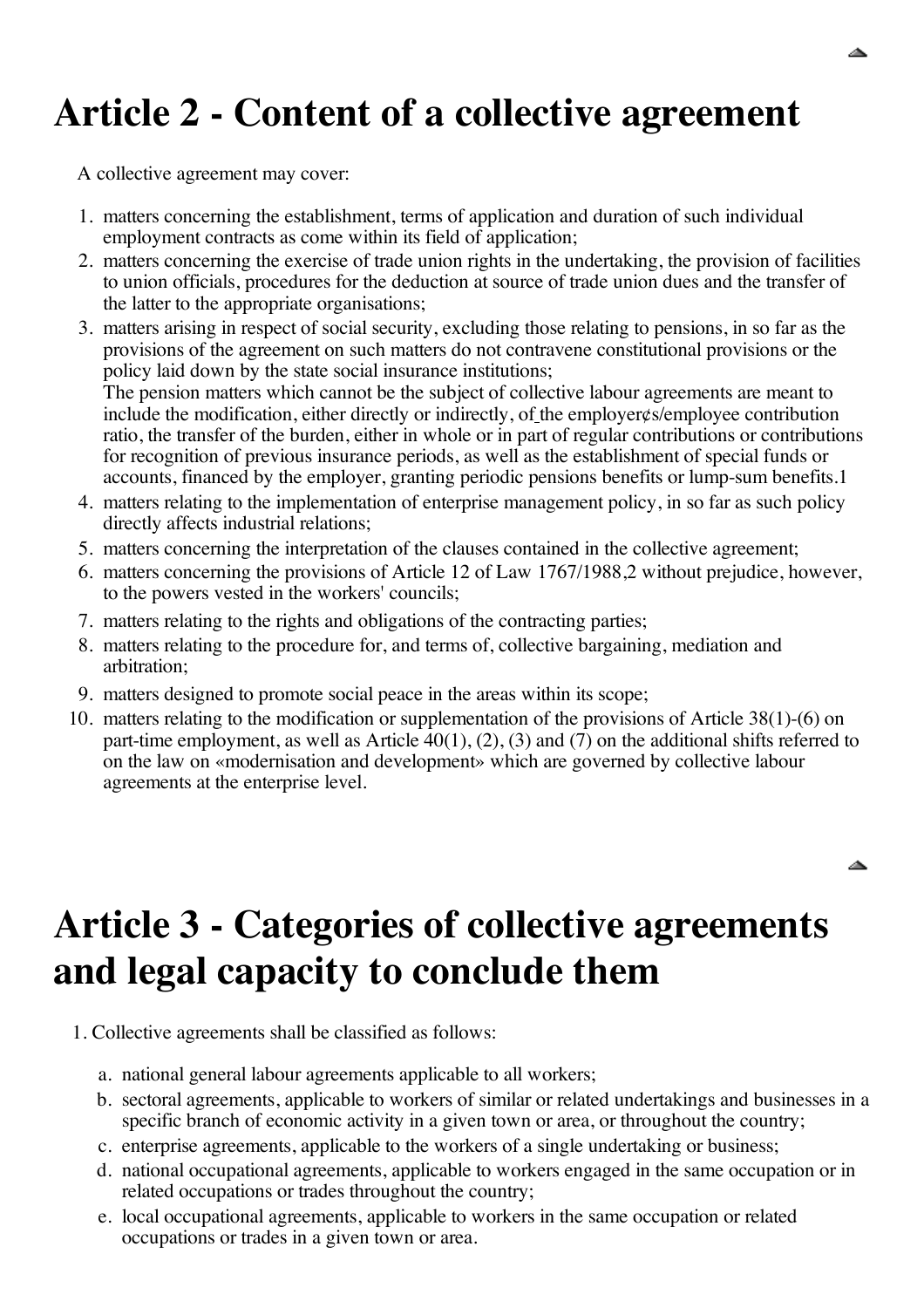2. No sectoral or enterprise agreement, and no national or local occupational agreement shall contain provisions which are less favourable to workers than those set out in national general agreements.

3. National general agreements shall be concluded between the trade union organisations at the third level and the most representative or nation-wide employers' organisations.

"4. Sector collective agreements are concluded by sector trade unions of first level or federations representing employees, irrespective of their occupation or specialisation employed by similar or same kind enterprises of the same sector and by employer¢s organizations. Specifically for the employees of the banking sector, the sector collective agreements may be concluded by single employers represented by a common representative or representatives, provided the employers invited or inviting the collective bargaining employee at least the 70% of the employees in the banking sector, or they are at least five (5) employers of the biggest in the banking sector, on the criterion of the number of employees employed. Other employers can rightfully participate in the collective bargaining and sign the collective agreement. If no common representative or representatives of the employers are appointed or in case of refusal to participate or lack of success in the collective bargaining the provisions of article 14, 15 and 16 of Law 1876/1990 apply."

\*\*\*Paragraph 4 is stated as amended by article 31 of Law 3846/2010.

5. Enterprise agreements shall be concluded by the enterprise unions representing all the workers concerned, irrespective of their occupational category, job or area of specialisation; where no such union exists, the said collective agreements shall be concluded by union organisations at the first level in the sector concerned and by the chief executive of the enterprise.

"5A 1. a. Under an annual firm-level collective agreement, remuneration and working conditions may deviate from the relevant sector collective agreement up to the level of the general national collective agreement. Such firm-level collective agreement, which may be renewed, is called "special firm- level collective agreement". Special firm-level collective agreements prevail over the relevant sectoral collective agreements, without limits. The provisions of article 10 and paragraphs 2, 3 and 4 of article 11 of Law 1876/1990 do not apply on the collective agreements of this paragraph. Special firm- level collective agreements take into account the necessity of improving firms¢ adaptability to market conditions, with a view to create or preserve jobs and improve the firm¢s competitiveness. b. The special firm-level collective agreement may regulate the number of employment positions, the conditions of part-time work, shift part-time work, suspension of work, and any other terms of implementation including its duration term .

2.In exemption to the provisions of article 6, paragraph 1 subparagraph b of this law, the special firmlevel collective agreement may be signed by an employer who employs less than fifty (50) employees and the relevant firm-level trade union and if there is no such union, by the relevant sectoral trade union or confederation.

3. For the implementation of the provisions stipulated under paragraph 1, the parties involved jointly submit a reasoned report to the Council of Social Oversight of the Labour Inspectorate (C.S.O.L.I.) stating the justification of their intention to sign the special firm-level collective agreement, which delivers its opinion on the reasoning of the intended collective agreement within a strict period of twenty (20) days, after the expire of which it is presumed that its opinion has been delivered. The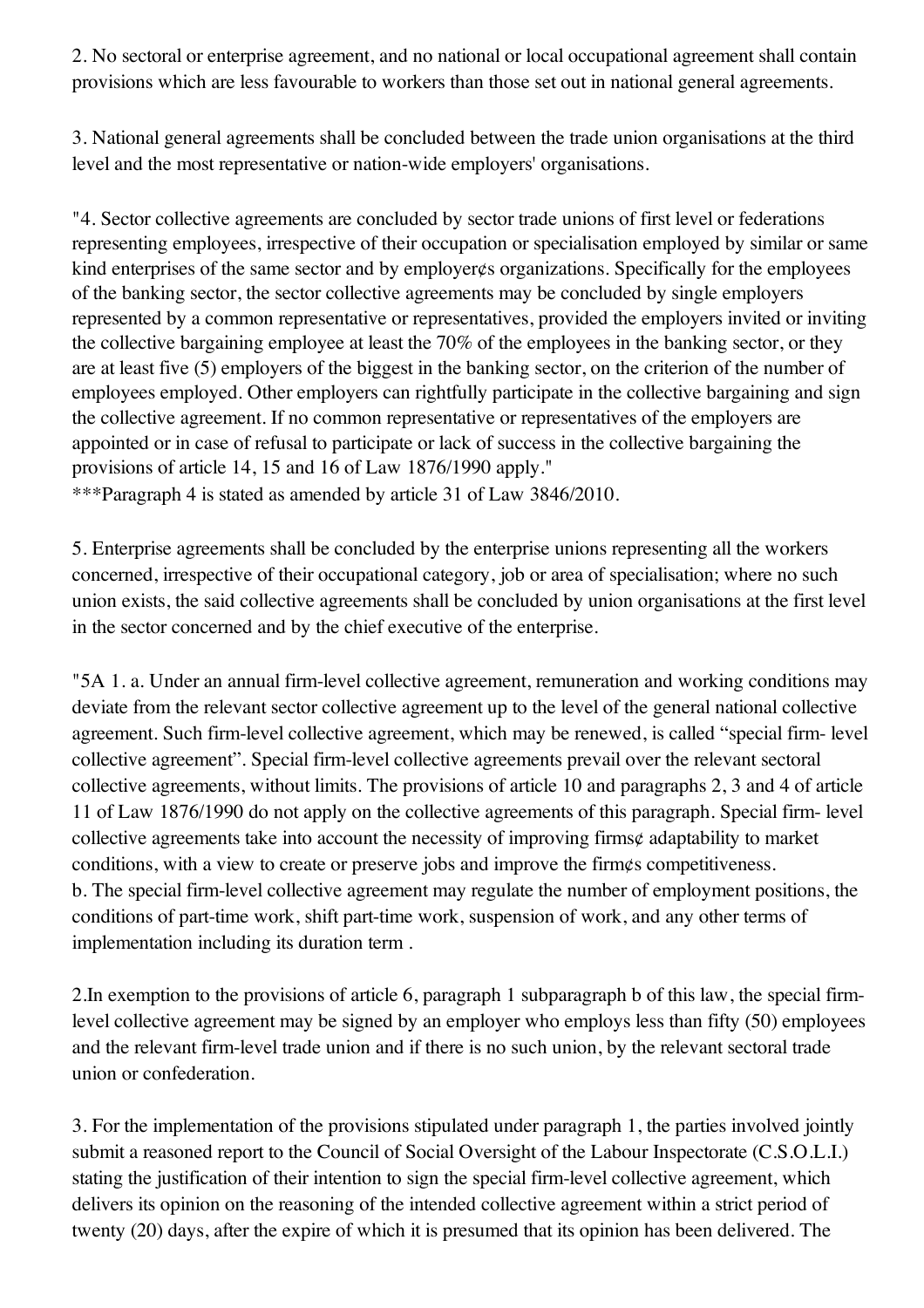same procedure applies for the relevant collective agreement to be extended.

4. The collective agreement of this paragraph is in force at the date of being signed according to article 5 of the this law.

5. In case of violation of the terms of this article, the special firm-level collective agreement is void and in case of dismissals, the compensation is calculated on the basis of wages set by the respective sectoral agreement.

6. Any reduction of employee wages in deviation of what has been agreed in the context of the special firm-level collective agreement constitutes unlawful delay in payments of wages, for which Compulsory Law 690/1945, as amended by article 8, paragraph 1 of Law 2336/1995 is applied." \*\*\*Paragraph 5Á was added by article 13 of Law 3899/2010.

6. National occupational agreements shall be concluded, on behalf of the workers, by the trade union organisations at the second or first level, representing their trade nation-wide, and, on behalf of the employers, by the most representative employers' organisations or by nation-wide employers' organisations.

7. Local occupational agreements shall be concluded between the local first- or second-level trade unions, representing workers engaged in the same occupation, and the corresponding employers' organisations.

◬

## **Article 4 - Collective bargaining procedures bargaining rights and obligations**

- 1. Workers' and employers' organisations and individual employers shall have the right and the obligation to bargain with a view to drawing up collective agreements.
- 2. The party intending to exercise its right to collective bargaining shall notify the other party in writing of the place where the negotiations are to be held and of the issues to be addressed. This notification shall be communicated to the competent department of the Labour Inspectorate and specify the persons empowered to conduct the negotiations in question.

The other party shall be obliged to agree to the negotiations and appoint its representatives within ten (10) working days of the date on which it is notified of the issues to be addressed in the negotiations. The said time limit often (10) days may be reduced to 24 hours, where the matters at issue are of such a nature as to require immediate settlement.

The representatives of the trade union organisation empowered to negotiate shall be appointed by the executive committee of the organisations concerned, unless otherwise stipulated by their rules or statutes.

3. Negotiations shall be conducted in good faith with the intention of settling a collective dispute, and the parties in question shall explain the grounds for each proposal or counter-proposal.

The workers shall be entitled to comprehensive and precise information from the employers, as well as any other information likely to facilitate negotiations on the issues under consideration; this shall apply to information on the financial situation, economic policy and personnel policy of the enterprise.

The provisions of Law 1767/1988, 4 Article 13, paragraphs (4), (5) and (6) shall apply, mutatis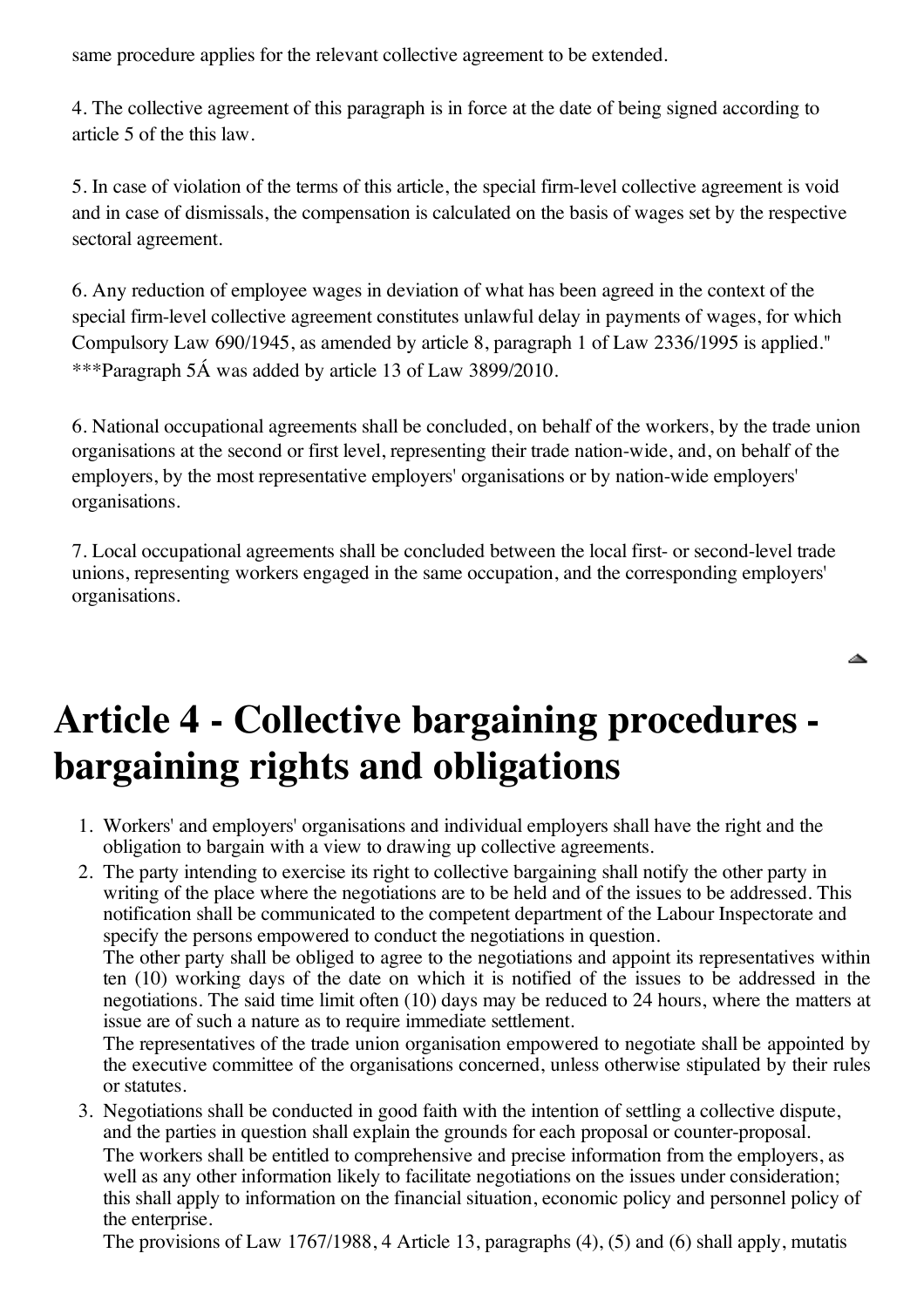mutandis, in the cases covered by this Article.

- 4. The state authorities, for their part, shall supply all necessary information on national economic developments, on the employment situation in the various sectors of the economy and on prices and wages.
- 5. The trade union organisations representing the workers of a given enterprise, sector or occupation shall be entitled to take part in negotiations that concern them. They shall be bound by any collective agreement drawn up at the outcome of such negotiations in so far as they are cosignatories to the agreement.
- 6. The trade union organisations shall continue to enjoy the right to strike during collective bargaining and during mediation and arbitration, unless this right has been waived under an earlier collective agreement.
- 7. An official record of the negotiations shall be drawn up and signed by the representatives of the parties concerned.

▴

## **Article 5 - Signature and entry into force of a collective agreement**

1. Once a settlement has been reached by collective bargaining, a written agreement shall be drawn up in triplicate and signed by the representatives of the contracting parties.

2. Each copy of the collective agreement shall state the names of the trade union organisations which concluded it and those of their representatives, the date on which it was drawn up and its scope.

3. One of the three original copies shall be filed, by an authorised person, with the local branch of the Labour Inspectorate of the district in which the collective agreement was concluded. However, general national collective agreements, sectoral agreements and occupational agreements shall be filed with the General Labour Inspectorate of the Ministry of Labour.

4. The official in charge shall make out and sign a certificate of registration of the original copy of the agreement; this certificate shall also be signed by the person filing the agreement. Both the local branch of the Labour Inspectorate and the General Labour Inspectorate of the Ministry of Labour shall keep a special register of collective agreements and arbitration awards, in which all essential elements of the agreements shall be entered, including new accessions to agreements, extentions of their scope, denunciations and settlements reached through mediation. Collective agreements shall be entered in this register on the date on which they are filed.

5. The competent departments shall issue copies of collective agreements to any interested person upon request.

"6. A general register is kept at the Ministry for Labour and Social Security which records all the collective labour agreements per type and these texts are posted separately on the webpage of the Ministry for Labour and Social Security"

\*\*\*Paragraph 6 has been substituted as above by Law 3846/2010 Article 12

7. The employer has duty to communicate to the work council of the enterprise every enterprise agreement as well as every related amendment.

8. Every detail concerning paragraphs four (4) and six(6) of this article is regulated by related decisions of the Minister of Labour.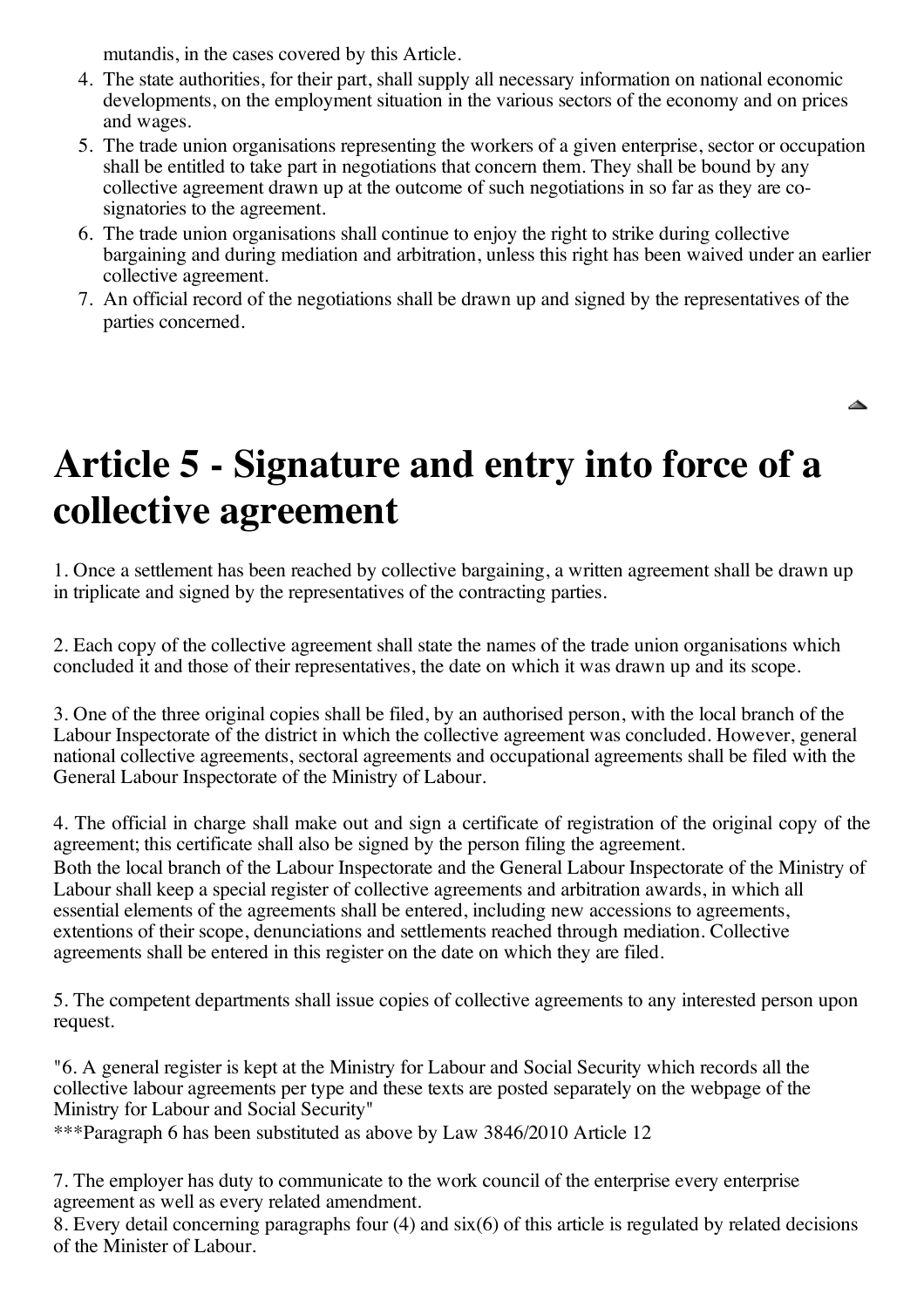### **Article 6 - Parties entitled to conclude collective agreements -accreditation of representatives**

- 1. The following shall be legally entitled to conclude collective agreements:
	- a. workers' unions and employers' organisations at all levels within their field of activity. The collective agreements mentioned in Article 3, paragraph 3 of this Law shall be concluded on behalf of the workers by the most representative third-level workers' organisation. The other collective agreements mentioned under Article 3 shall be concluded on behalf of the workers by the most representative workers' organisation in the field of activity concerned;
	- b. any employer employing 50 workers at least.
	- c. In what concerns the personnel of law offices, notary public offices or other offices, the collective bargain shall be signed, or the arbitration proceedings shall be carried out, between the trade-union organisation and the Public Law Legal Entity to which the employers belong.
- 2. The representativeness of a workers' organisation shall be evaluated according to the number of union members who voted in the most recent elections to appoint its governing bodies. The representativeness of a workers' organisation may be challenged by a formal complaint made by another organisation having legal capacity to conclude collective agreements in the same category. The complaint shall be made within ten days of the date on which the written notification, provided for in Article 4, paragraph 2 of this Law, is communicated to the Labour Inspectorate; in such a case negotiations shall be deferred.

The complaint shall be examined by the committee set up under Article 15 of Law 1264/1988,6 which shall reach a decision within ten days. Where the committee fails to reach a decision within the allotted time, the president of the committee shall settle the matter himself within the following 48 hours. The decision of the committee shall not be subject to appeal.

The provisions of this Article shall also apply, mutatis mutandis, where the capacity of an employers' organisation to sign a collective agreement is challenged.

3. The conditions for the accreditation of representatives of workers' organisations shall be specified in the relevant provisions of the said organisations' rules or statutes.

## **Article 7 - Effects of a collective agreement**

- 1. The clauses of a collective agreement shall have an immediate and binding effect.
- 2. Any terms of individual contracts of employment at variance with the clauses of a collective agreement shall prevail, provided that they give the workers greater protection.
- 3. Conditions of work specified in collective agreements shall take precedence over statutory provisions, provided that such conditions are more applicable to both parties concerned.

◬

◬

▴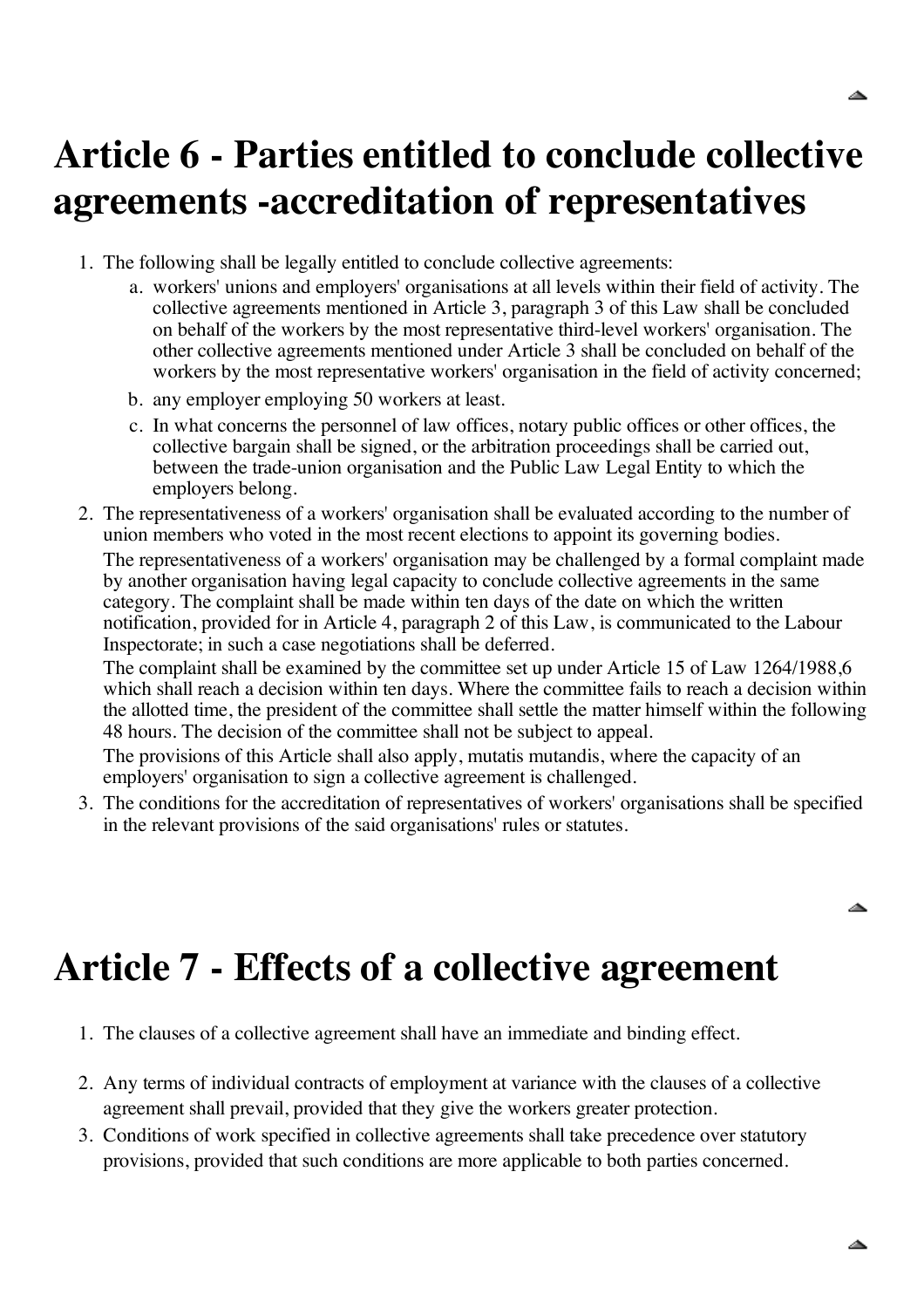## **Article 8 - Binding force**

- 1. General national collective agreements shall set minimum standards in respect of conditions of work and shall apply to all workers throughout the country, including state employees, workers employed by public law corporations and local government authorities, in so far as these workers are bound by an employment relationship under private law.
- 2. The other categories of collective agreements shall be binding upon the workers and employers belonging to the organisations which have concluded the said agreements, upon employers who have signed such agreements in a personal capacity and upon employers represented by one or more persons empowered to sign the said agreements, in conformity with the provisions of Article 3, paragraph 4 of this Law.
- 3. Where an employer is bound by an enterprise agreement, the terms of the a-greement shall be binding in respect of the employment relationships of all the workers in his employ.

◬

◬

## **Article 9 - Term of validity of collective agreements**

- 1. A collective agreement may be concluded for a fixed term or for an indefinite period. Collective agreements concluded for a period exceeding one year shall be deemed to have been concluded for an indefinite period. The term of validity specified for a collective agreement shall not be less than one year.
- 2. The term of validity of a collective agreement shall commence on the date on which it is filed with the competent Labour Inspectorate and end on the expiry of the fixed term, or when it is denounced, in conformity with the provisions of this Law.
- 3. The contracting parties may decide that a collective agreement shall have retroactive effect as from the date on which the previous collective agreement ceased to apply, either because it had expired or because it had been denounced; in this case, the term of the new agreement shall be calculated from that date. Where there was no previous collective agreement, the new agreement shall be retroactive as from the date on which negotiations began.
- 4. The terms of a collective agreement which has expired or been denounced shall remain in force for a period of six months and shall apply to workers engaged during this period, subject to the provisions of Article 8, paragraph 2.
- 5. On expiry of the period of six months, the conditions of work prescribed by the collective agreement shall continue to apply until the termination or amendment of individual employment contracts.

## **Article 10 - Plurality of collective agreements**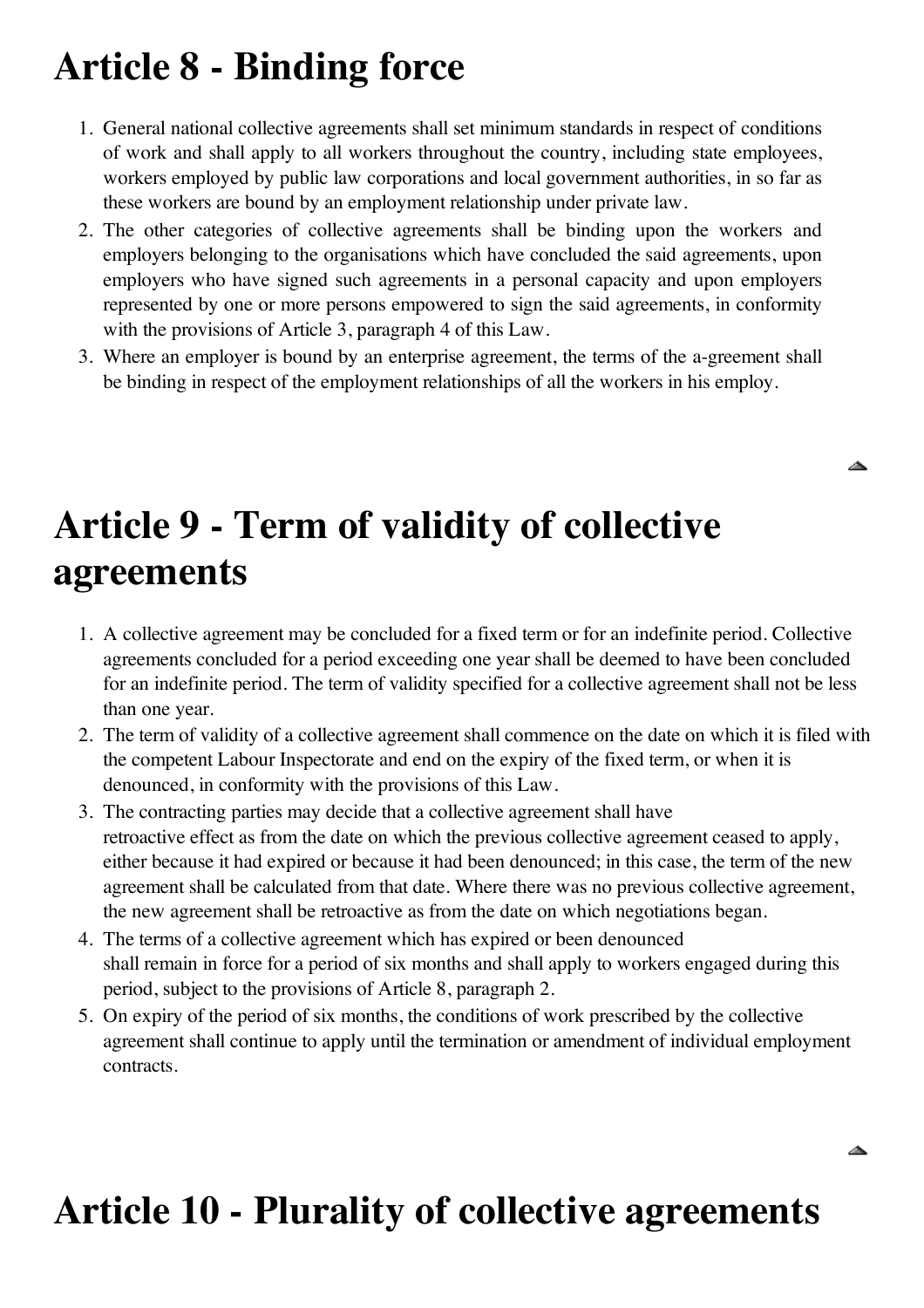- 1. Where an employment relationship is governed by more than one collective agreement in force, the agreement containing the terms most favourable to the workers shall prevail. In comparing and opting for the terms to be applied in this case, account shall be taken: (a) of uniformity of remuneration and (b) of uniformity of other conditions.
- 2. In the event of plurality, sectoral agreements and enterprise agreements shall prevail over occupational agreements.

## **Article 11 - Accession to a collective agreement and extension of its scope**

◬

◬

1. Trade union organisations and individual employers not bound by a collective agreement may jointly accede to any collective agreement concerning them. Workers' trade union organisations may accede to any collective agreement already binding upon their employers.

Accession to a collective agreement shall be effected by private contract; such contact shall be notified to the parties of the agreement and filed with the local branch of the Labour Inspectorate, which shall enter it in the special register of collective agreements. The provisions of Article 5, paragraphs (2), (3), (4), (5) and (6) of this Law shall also be applicable in respect of accession. An enterprise agreement shall not be open to accession by an employer or a trade union from another establishment.

2. The Minister of Labour may, in consultation with the High Council of Labour, decide to extend the scope of a collective agreement and make it binding upon all the workers of a given economic sector or occupation, provided that the agreement in question already binds employers employing 51 per cent of the workers in that sector or occupation.

Subject to Article 10, paragraph 2, an occupational agreement which has been extended shall be binding upon all workers engaged in the occupation it covers, irrespective of the type of business or undertaking in which they are employed.

- 3. Alternatively, the extension of the scope of a collective agreement may be requested by a trade union or employers' organisation, in which case the latter shall submit an application to that effect to the Minister of Labour. An extension effected by decision of the Minister shall take effect on the date on which the decision is published, whereas an extension effected by request shall take effect on the date on which the request is filed.
- 4. The provisions of this Article concerning accession to a collective agreement and the extension of its scope shall apply also to workers engaged in agriculture, livestock husbandry and related occupations and to homeworkers, in so far as the collective agreements in question cover their respective branches of activity.

## **Article 12 - Denunciation of a collective agreement**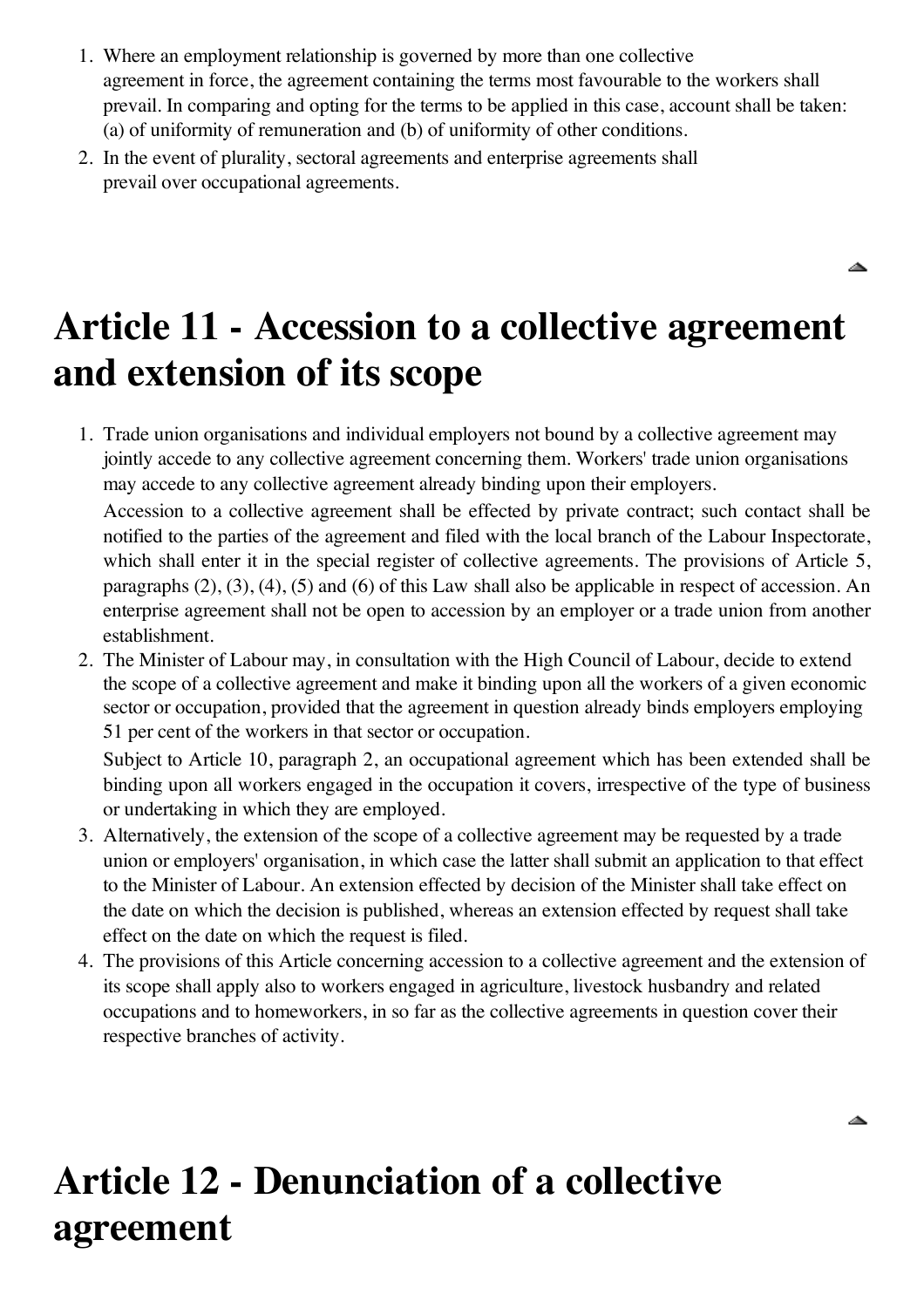- 1. A collective agreement concluded for an unspecified period may be denounced after one year as from the date on which it came into effect.
- 2. The collective agreement may be denounced before the year has elapsed, or before its date of expiry, if the conditions prevailing at the time of its conclusion have altered appreciably.
- 3. Notice of denunciation shall be given in writing by the party denouncing the collective agreement and served by a bailiff on the other contracting party and on the local branch of the Labour Inspectorate with which the agreement was filed.
- 4. Notice of denunciation shall be accompanied by a brief statement of the grounds for the denunciation and of any issues for discussion in subsequent negotiations, the provisions of Article 4 of this Law being also applicable in this case.
- 5. The official in charge of the branch of the Labour Inspectorate shall enter the denunciation in the margin of the special register in which the collective agreement was registered.

◬

▴

## **CHAPTER 2 - Article 13 - Conciliation**

Where any matter concerning employment relationships, including matters not covered by a collective agreement, gives rise to a dispute, the trade unions concerned and individual employers may request the services of a conciliator to settle the dispute.

The conciliator shall endeavour to reconcile the views of the parties concerned in order to put an end to the dispute as soon as possible. An official record shall be drawn up on completion of the conciliation procedure; it shall be signed by the parties to the case and by the conciliator and shall state the points of agreement and disagreement between the parties. Where a dispute arises while negotiations are under way with a view to drawing up a collective agreement and where a settlement is reached through the conciliation procedure, the collective agreement in question shall be concluded on the basis of that settlement.

The Minister of Labour or a duly authorised official shall appoint as conciliator either an official from the General Labour Inspectorate of the Ministry of Labour or, as the case may be, an official from the local branch of the Labour Inspectorate for the area concerned.

## **CHAPTER 3 - Article 14 - Mediation and Arbitration**

"1. If collective bargaining fails, the interested parties have the right to request mediation services or to apply for arbitration.

2. The terms of requesting mediation and arbitration and the entire procedure is stipulated by relevant clauses in collective agreements or in case such clauses have not been agreed, can be regulated by a unanimous agreement of the negotiating parties. In the case of absence of such agreements the provisions of this law apply.

3. Ôhe mediation and arbitration services in general as well as those provided by the mediators of the Organisation of Mediation and Arbitration (OMED) are based on the principles of right judgment, objectivity and impartiality."

\*\*\*Article 14 of Law 1876/1990 is stated as amended by Article 14 of Law 3899/2010.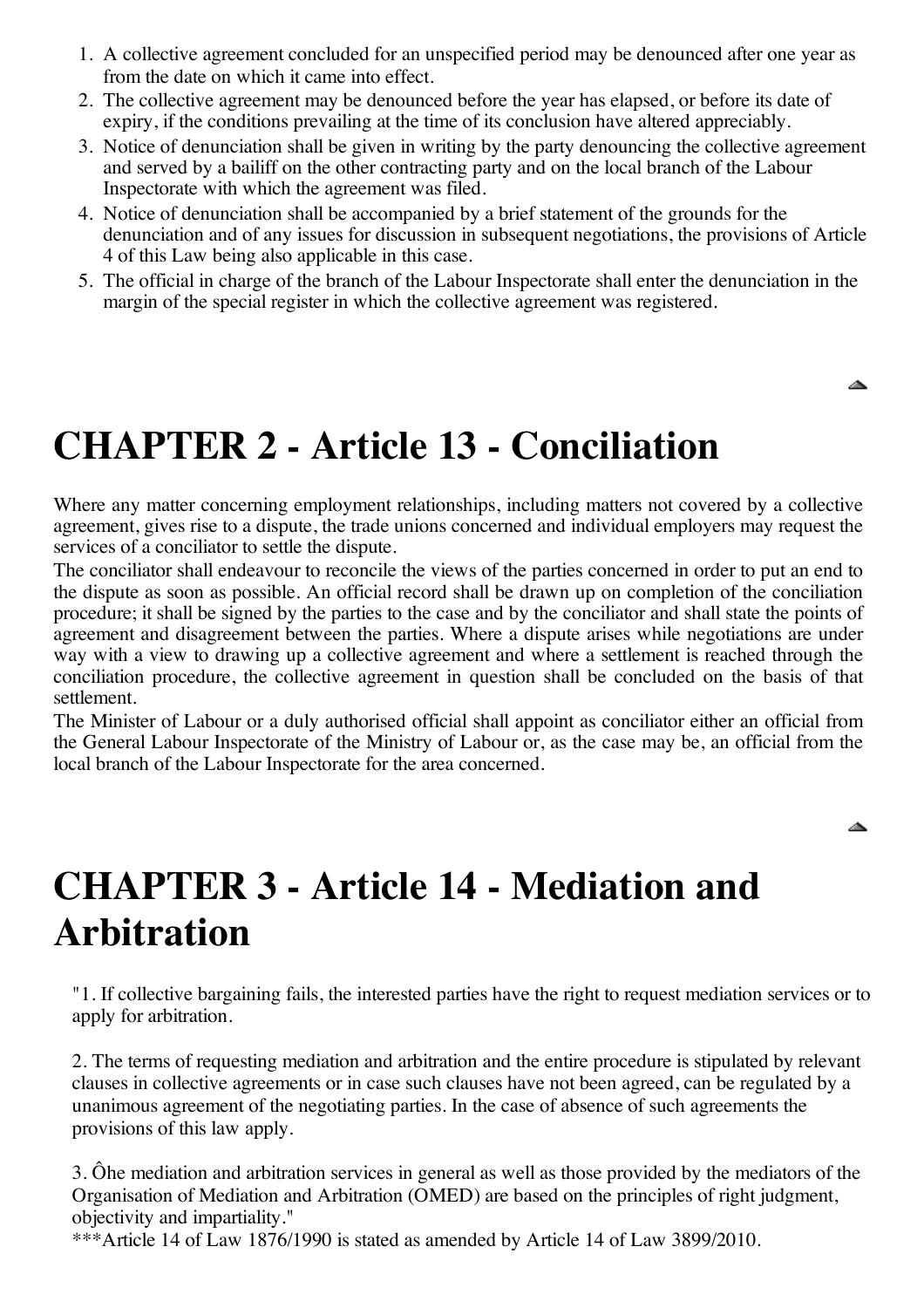## **Article15 - Mediation**

"1. The appointment of a mediator may be requested by any interested party.

2. The mediation procedure begins with the submission of a relevant application by the interested parties and is submitted either jointly or by each party separately. In the latter case, the application is announced to the other party. The application includes the invitation [to mediation] made by one party to the other, the identification of the parties involved and the authorized representative of the applying party, the proposals or the demands, the reasons which justify them, any alternative proposals and other data which facilitate the negotiations.

3. The mediator is selected by the parties from the special catalogue of mediators. In case of disagreement between the parties, the mediator is selected by a draw. For this purpose, forty-eight [48] hours after the submission of the mediation application, the authorized service of the Mediation and Arbitration Organisation (O.ME.D) calls upon the parties to be present at a designated place and time for the selection of the mediator, or in the case of disagreement, for the appointment of mediator by a draw.

The draw takes place in the presence of the President of O.ME.D or his/her representative and each party has the right to reject, on one occasion, the mediator selected by the draw. The same procedure is used to appoint the alternate mediator. After the appointment of the mediator, a written document is filed for the formal appointment of the mediator. The mediator must assume duties within five (5) working days from the day of the appointment.

4. The mediator invites the parties to discussions, conducts separate hearings with each party, examines the economic conditions and the overall competitiveness of the productive activity referred to in the collective dispute, conducts inquiries, fact finding examinations and any other research or inquiry on the labour conditions, assisted by one or more expert witnesses of his or her choice.

5. The employers¢ side and all relevant public authorities have the obligation to provide the mediator with all the information necessary to support his or her work. Particularly for the employers the provisions of paragraph 4 article 4 of Law 1876/1990 apply.

6. a) If the parties do not conclude an agreement within twenty (20) working days from the day after the mediator has assumed his duties, the mediator has the right to submit to them his own proposal. b) If the parties do not announce in writing the acceptance of the mediator¢s proposal, within five (5) working days from its communication, the proposal is considered to be rejected. The acceptance or rejection of the proposal is announced to the other party as well. The proposal of the mediator can be made public by the mediator himself in the daily press or in periodicals.

c) If the proposal is accepted, the mediator invites interested parties to sign a collective agreement." \*\*\*Article 15 of Law 1876/1990 is stated as amended by Article 14 of Law 3899/2010.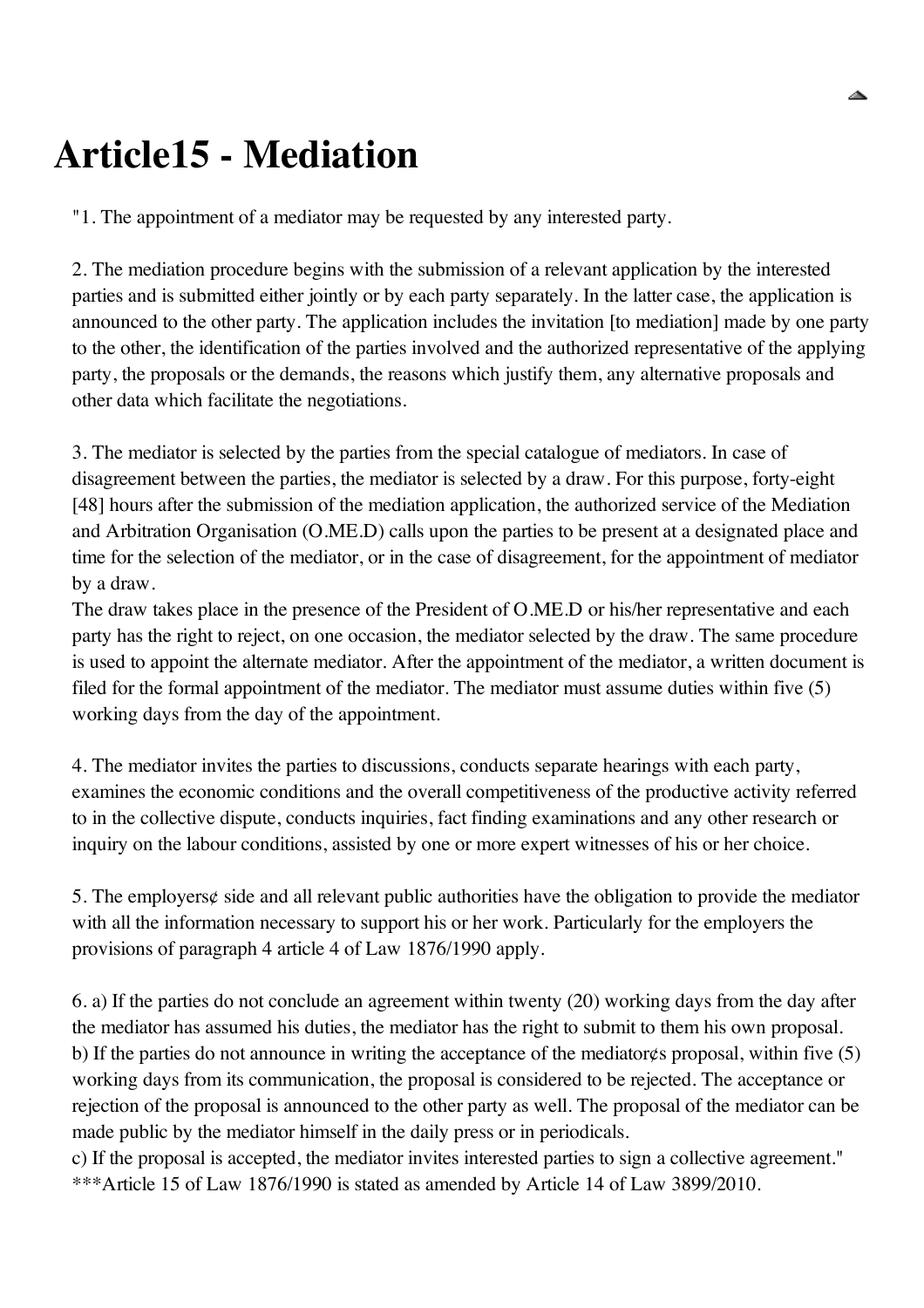## **Article 16 - Arbitration**

"1. The appeal to arbitration can take place at any stage of collective bargaining by the common agreement of the parties.

2. The appeal to arbitration can take place unilaterally under the following conditions: a) by any party as long as the other party has refused the mediation

or b) by any party, after the submission of the mediation proposal, as long as both parties appeared at and participated in the mediation procedure.

3. The appeal to arbitration is limited to the determination of basic daily wages and/or basic wage payments.

For all other issues, collective bargaining may continue at any time for the conclusion of a collective agreement.

4. Arbitration is conducted by one arbitrator and in the case of unilateral appeal to arbitration, according to paragraph 2 of this article, any party may request the formation of a three-member Arbitration Committee. The arbitrator or arbitrators of the three-member Arbitration Committee, their 5alternates, as well as the appointment of one of the arbitrators as President of the three members Arbitration Committee, are selected by the common agreement of the parties from the special catalogue of arbitrators. In the case of disagreement, the arbitrator or arbitrators are selected by a draw. For this purpose, forty-eight (48) hours after the submission of the appeal to arbitration, the authorized service of O.ME.D calls upon the parties to be present at a designated place and time for the selection of the arbitrator or the Arbitration Committee and its President. The draw takes place in the presence of the President of O.ME.D or his /her representative and each party has the right to reject, on one occasion, the selected person by draw. The same procedure is used to appoint the alternate arbitrator or arbitrators of the Arbitration Committee. The arbitrator and the arbitrators of the three-member Arbitration Committee are obliged to assume their duties within five (5) working days from the day of their appointment. The decision of the Arbitration Committee is made unanimously or by majority.

5. The arbitrator studies all the facts and reports which were compiled during the mediation proceedings, the economic conditions, the development of competitiveness of the productive activity referred to in the collective dispute and has the same rights as the mediator. The same holds true for the Arbitration Committee.

6. The arbitration award is equivalent to a collective agreement and is in force from the day following the submission of the mediation application.

7 The arbitration award is issued within ten (10) working days from the day the Arbitrator or the Arbitration Committee assumes duties, if mediation has taken place and if it did not within thirty (30) working days.

8. In the cases of appeal to arbitration the right to strike is suspended for ten (10) days from the day of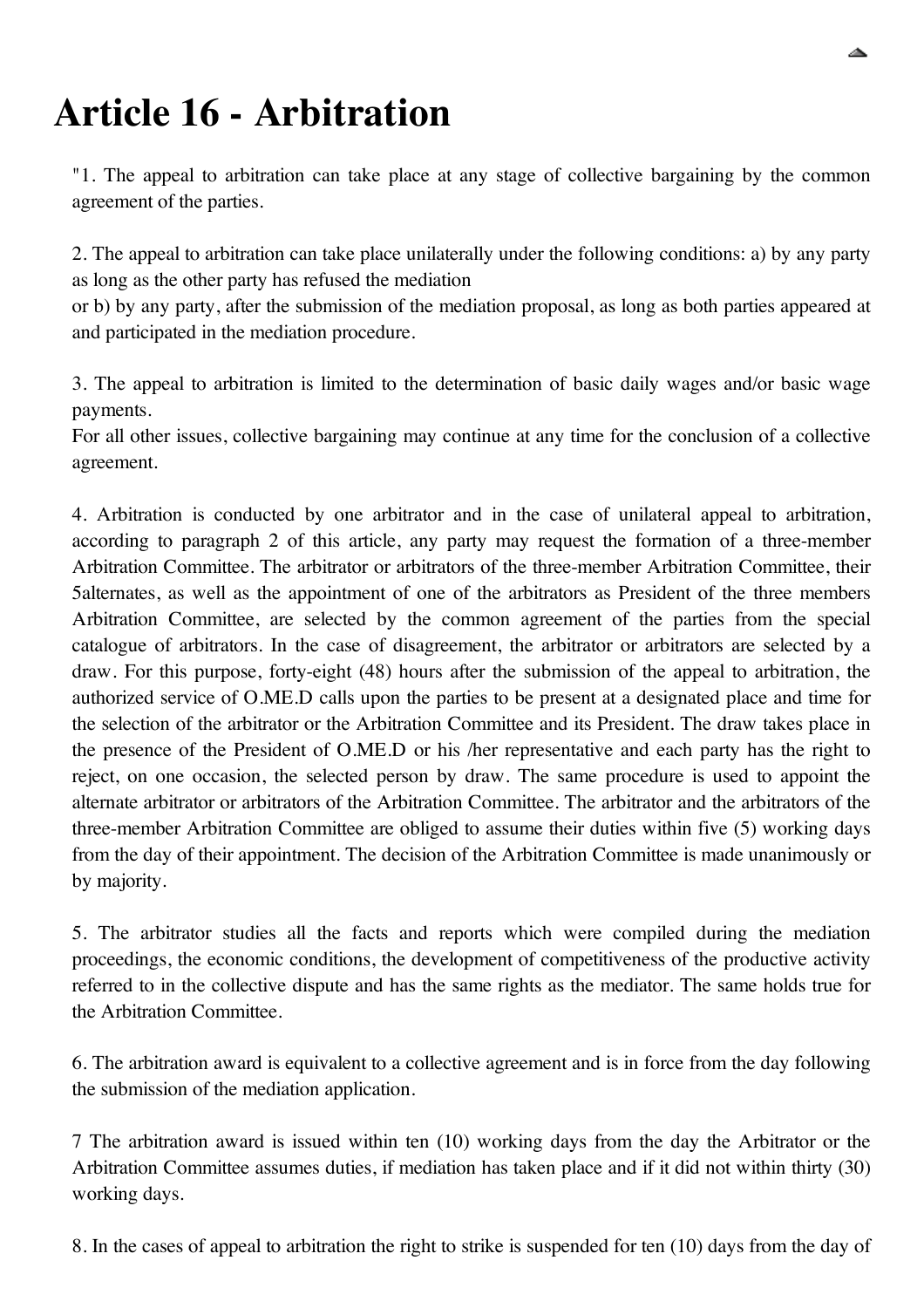the submission of the arbitration appeal.

9. Disputes on the statutory validity of the arbitration award are under the exclusive jurisdiction of the First Instance Civil Court according to article 16 paragraph 5 of the Code of Civil Proceedings and are tried according to the procedure stipulated by articles 663 sec. of the same Code. The lawsuit can be filed by any party involved in the relevant collective dispute and the decision issued by the court is binding for all those who are bound by the arbitration award. The date of court hearing takes place within forty-five (45) working days from the day of submission of the suit irrespective of the number of cases scheduled for that day. The appeal is exercised within fifteen (15) working days from the issuance of the decision of the first instance court and the hearing of the appeal is scheduled within thirty (30) days of its submission, while the formal communication of the appeal to the parties evolved must take place fifteen (15) days before the scheduled hearing of the appeal."

◬

\*\*\*Article 16 of Law 1876/1990 is stated as amended by Article 14 of Law 3899/2010.

#### **Article 17 - Organisation for Mediation and Arbitration**

"1. The Organisation of Mediation and Arbitration (O.ME.D) is an independent legal entity operating according to the provisions of this document, the Presidential Decrees and regulatory acts, which are issued under authorization of article 18, paragraph 2 of Law 1876/1990, as well as by decisions of its Board of Directors in exemption to legal regulation applying to public sector legal entities.

2. The mission of O.ME.D is to support free collective bargaining by the provision of mediation and arbitration services to trade unions, employers¢ organizations and independent employers. In view of its mission, OMED may: a) organize administrative services to support mediation and arbitration proceedings b) undertake information and training programs on collective negotiations, labour relations and labour economics addressed mainly to the representatives of trade unions and employers ¢ organizations, c) undertake scientific/academic research and studies on issues related to its mission and d) issue annual report covering the activities of the year to be submitted to the Board of Directors of a) the General Confederation of Greek Workers (GSEE), b) the Hellenic Federation of Enterprises (SEV), ã) the Hellenic Confederation of Professionals, Craftsmen and Merchants (G.S.E.V.E.E.) d) the National Confederation of Greek Merchandise (ESEE), as well as to the Minister of Finance and the Minister of Labour and Social Security.

3. The Organization of Mediation and Arbitration Services is administered by a seven (7) member Board of Directors which is comprised of:

a). One representative of SEV, one of GSEBEE and one of ESEE with their alternates.

b). Three representatives of GSEE, with their alternates

c). The Persistent and his alternate selected by the unanimous decision of the members referred to in subparagraphs a and b, in a meeting called upon by the Minister of Labor and Social Security convened before the Board of Directors is formally constituted. The President and his alternate shall be persons of recognized status and experience on labor relations or labor economics or labor law.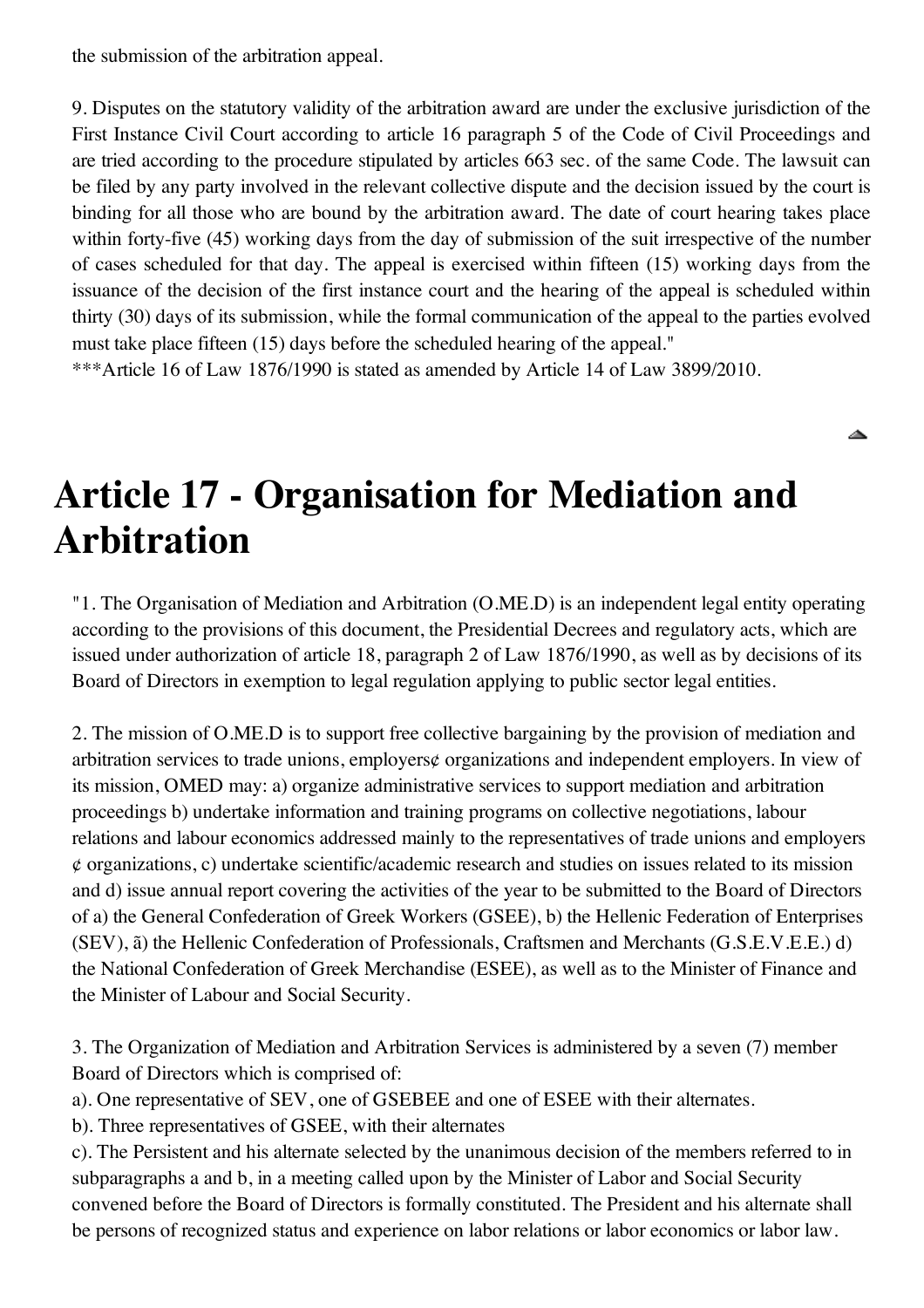4. One representative of the Minister of Labor and Social Security with his or her alternate, who holds a university degree and experience in labor relations , shall participate as observer, without right to vote, in the meetings of the Board of Directors .

5. The recommendation of representatives by the relevant bodies of subparagraphs a, b, takes place within 15 days from the invitation extended by the Minister of Labor and Social Security.

6 The Board of Directors is constituted as a body by a decision of the Minister of Labor and Social Security. By the same decision, the President and his alternate of the Board of Directors are appointed.

#### 7. a) The tenure of the Board of Directors

is three years. The re-appointment of regular members can be extended for another three-year term. b) In case of resignation or the death of a member of the Board of Directors, the Board remains in formal constitution with the possible participation of an alternate member as regular. If a regular member is unavailable due to resignation or death, the Minister of Labour and Social Security, according to paragraph 5 of this article, calls upon the legal entity to which the unavailable member is affiliated, to appoint another person for the remaining tenure of the unavailable member.

8. a) The mediators and the arbitrators constitute two autonomous special bodies. The maximum number of positions for mediators and arbitrators for all the country is thirty-eight (38), twelve (12) of which must be arbitrators. By decision of the Board of Directors in response to any emerging needs, the number of mediators and arbitrators can be increased or reduced for each body, as long as the maximum number of thirty-eight (38) positions is not exceeded.

b) The mediators and arbitrators exercise a public mission, without holding the formal status of a civil servant and enjoy full independence during the exercise of their duties. These duties must be exercised with objectivity, upholding the Code of Ethics of the Body of Mediators - Arbitrators which is issued by unanimous decision of Board of Directors of its 7 members.

#### 9. a. The mediator candidates must:

- i. be at least 35 years of age
- ii. hold a university degree in law or economic sciences or related studies.
- iii. have 5 years of proven experience on issues of labour relations
- b. the arbitrator candidates must:
- i. be at least 45 years of age
- ii. hold a university degree in law or economic sciences ïr related studies
- iii. have 10 years of proven experience in labour relations issues

c. Additional qualifications are taken into consideration, such as post-graduate degrees, and relevant publications, especially on issues of labour relations. The Board of Directors can decide, by regulation, to request further qualifications than those referred to herein.

10. The mediators and arbitrators are hired for a three year tenure which is renewable with the possibility to convert the appointment of mediator to the appointment of arbitrator and vice versa. In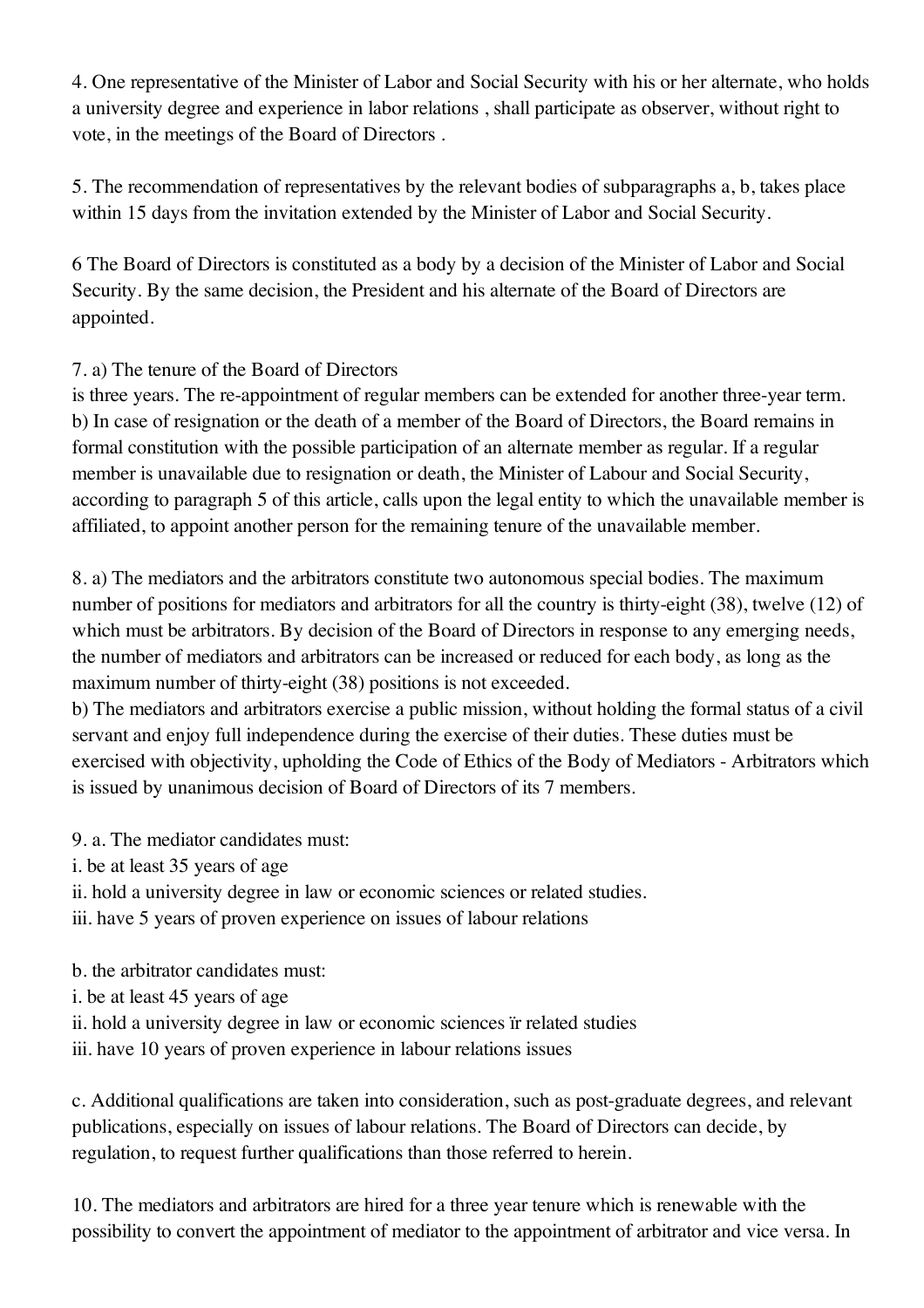order to renew their tenure, they are re-assessed according to the terms provided by the special regulation, and by a justified decision of the Board of Directors issued by unanimous decision of Board of Directors of its 7 members.

11. a) The appointment takes place after a public call of interest for the availability of mediator and arbitrator positions. The candidates are requested to submit Curriculum Vitae, formal qualifications of studies completed, relevant publications, and a statement as to which of the two bodies they wish to serve and any other support document requested by the call of interest.

b) The Board of Directors after examining the candidate¢s files and possibly, after a face-to-face interview, selects the most capable candidate(s) issued by unanimous decision of Board of Directors of its 7 members.

12. Presidential Decrees issued after a proposal made by the Minister of Labor and Social Security, and after the opinion of the Board of Directors of the O.ME.D, issued by unanimous decision of Board of Directors of its 7 members may regulate detail pertaining to paragraphs 3 to 11 of this article, including the number of positions of mediators and arbitrators and the administrative personnel." \*\*\*Article 17 of Law 1876/1990 is stated as amended by Article 14 of Law 3899/2010.

◬

## **Article 18 - Financial resources and rules of procedure of the Organisation for Media tion and Arbitration**

- 1. The resources of the Organisation for Mediation and Arbitration shall be:
	- a. Regular resources:11 2% of the annual revenue of the Workers' Social Benefits Organisation derived from the contributions of employers and employees, which can be increased by a national general collective labour agreement.

This percentage may be increased by a decision of the Minister of Labour, with the consent of the Supreme Labour Council, but such increase may not exceed 200%.

This percentage may be reduced by a decision of the Minister of Labour and Social Security, on an opinion from the Board of Directors of OMED.

- b. Regular grants from the budget of the Ministry of Labour.
- c. Amounts received from the parties concerned that appeal to OMED.
- d. Revenue from donations, publications, events etc.
- 2. The Board of Directors shall prepare the following regulations, which shall be published in the Government Gazette by decisions of the Minister of Labour and, specifically for case (c), of the Minister of Finance:
	- a. Regulation on the organisation and operation of OMED.
	- b. Regulation on the hiring evaluation, disciplinary penalties, rights and obligations of the personnel, Mediators and Arbitrators.
	- c. Regulation on procurements, fees, other expenditures and resources management in general.
	- d. Regulation on the training and further education of the personnel,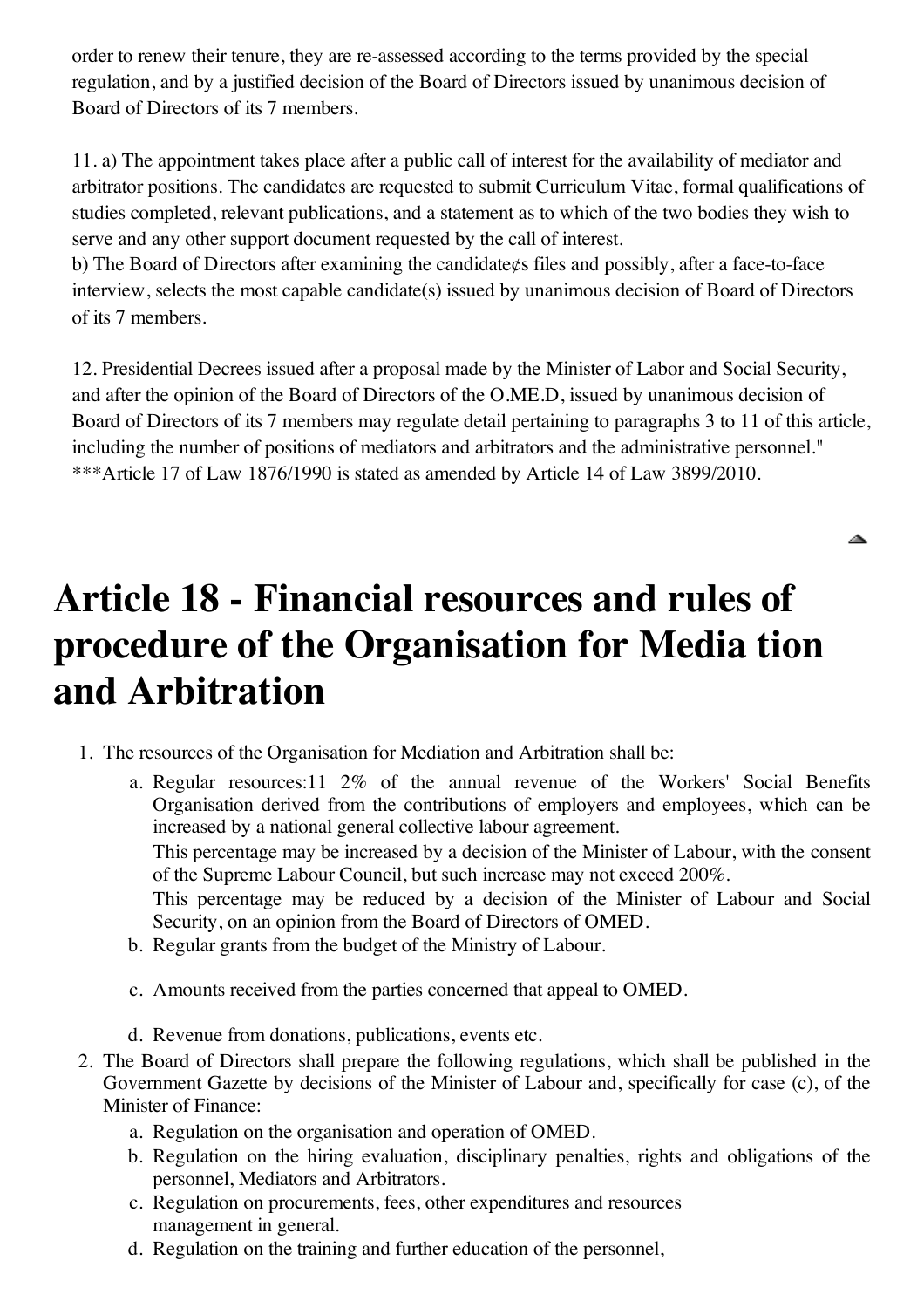## **CHAPTER 4 - Article 19 - Provisions concerning workers bound by an employment relationship under private law and employed by the state, public corporations and local government authorities**

▴

◬

The provisions of this Law shall also apply to workers bound by an employment relationship under private law and employed by the State, public corporations and local government authorities, provided that the nature of the said provisions does not preclude their application, and subject to the following adjustments.

- 1. Any reference to employers' organisations or to individual employers shall be understood to mean the Minister of Finance or his authorised representative. In respect of workers employed by public corporations and by local government authorities, the said reference shall be understood to also include the Minister responsible for public corporations and local authorities. These two Ministers may decide to be represented by the same person. Collective agreements that apply to workers of the category referred to in this Article shall be signed, on behalf of the workers, by the corresponding trade union organisations.
- 2. Where, owing to the absence of such trade union organisations it is not possible to conclude a collective agreement for workers of the above categories, work terms shall be determined by decision of the Minister of Finance and the competent Minister, in the case of persons employed by the State, or by decision of the Minister of Finance and the Minister responsible for public corporations and local government authorities, in the case of workers employed by such bodies.12

## **Article 20 - Exceptional Cases**

- 1. The renumeration of workers covered by this chapter may, in very exceptional cases and by decision of the competent Minister and the Minister of Finance, be fixed at a higher rate than that determined in accordance with the procedure provided for in this Law.
- 2. The renumeration of scientific personnel, bound by an employment relationship under private law and employed by research-oriented public corporations shall be determined by the board of directors, on the basis of the renumeration scale established for each area of specialisation by joint decision of the Minister of Finance and the Minister responsible for the corporations in question.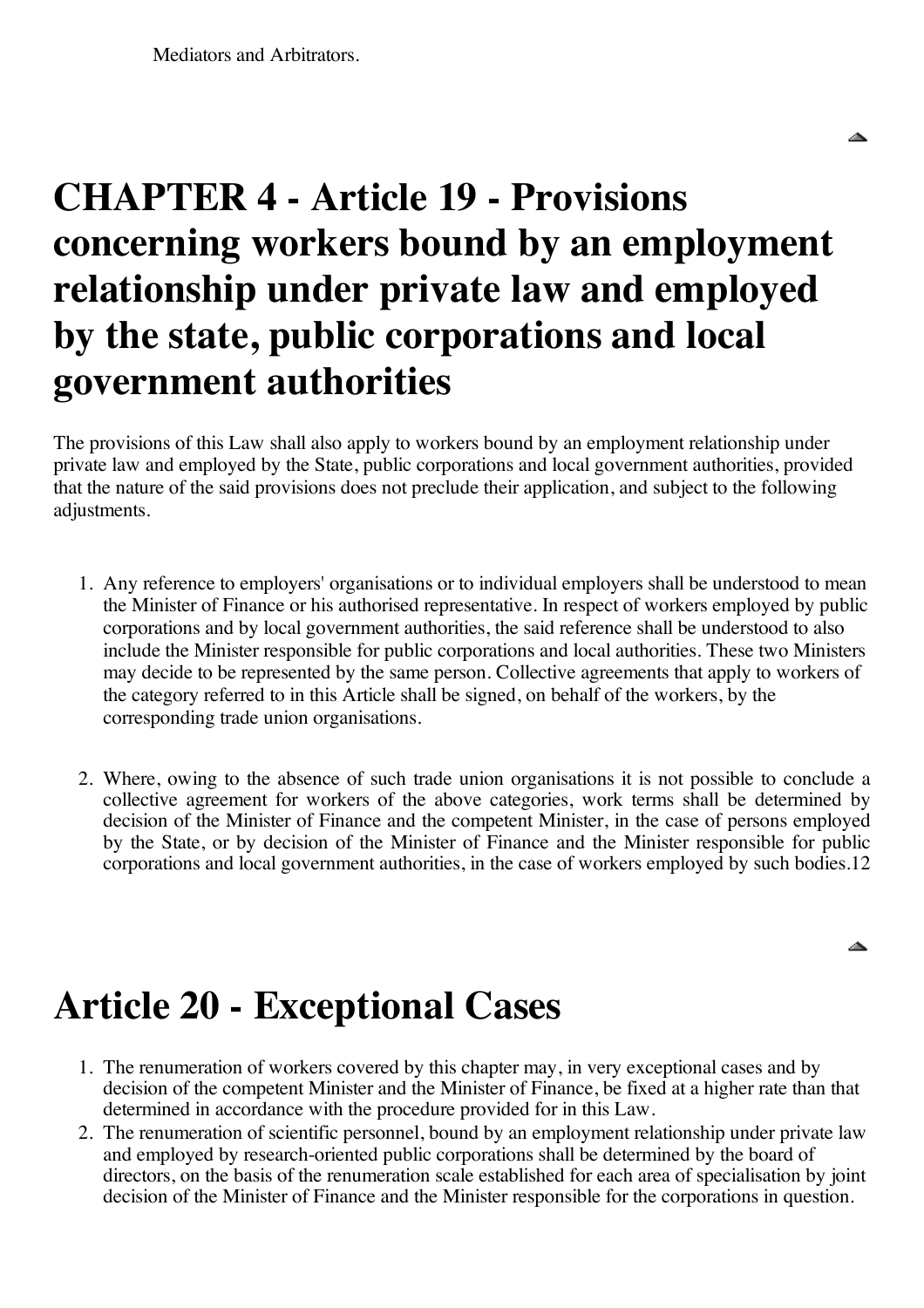◬

◬

## **CHAPTER 5 - Article 21: Penalties**

1. An employer or his representative who contravenes the provisions of a collective agreement in force, an arbitration award or a ministerial decision shall be liable to a fine of 200,000 drachmas at least. The competent labour inspector shall observe the violation and report to the public prosecutor for the purposes of criminal proceedings.

## **CHAPTER 6 - Article 22 - Transitional Provisions**

Pending the establishment of a body of mediators and arbitrators and for a period not exceeding 12 months as from the entry into force of this Law, the officials of the Ministry of Labour hitherto responsible for mediation shall continue to serve as mediators. During the same 12-month period, the settlement of collective disputes through arbitration shall continue to be referred to the first-instance arbitration tribunals set up in accordance with Law 3239/1955,13 except in respect of outstanding disputes already referred to the second-instance arbitration tribunals by the date of entry into force of this Law. These shall be examined by the said tribunals in accordance with the procedure laid down in the earlier legislation. All other matters in this field shall be subject to the provisions of this Law.

#### **Article 23 - Repeals**

- 1. On the entry into force of this Law, the following shall be repealed:
	- a. Law 3239/1955,13 Articles 1 to 27,40, and 42, paragraph (2), with the exception of subparagraph (b) of that paragraph;
	- b. Law 3755/1957, Article 7, paragraphs (1) and (2); Article 8, and Article 10,paragraphs (1),  $(2), (4), (5), (6), (8), (9), (10), (11)$  and  $(12)$ ;
	- c. Legislative Decree No. 186/1969,M Articles 1 to 9;
	- d. Legislative Decree No. 1198/1972, Article 1, except paragraph 2, Articles 2 to 5, and Article 10, paragraphs (1) and (2);
	- e. Law 949/1977,15 Article 9;
	- f. Legislative Decree No. 73/1974;16
	- g. Law 435/1976.
- 2. The provisions of Special Law 435/196817 shall remain in force.
- 3. Any general or specific provision contrary to the provisions of this Law shall be repealed.